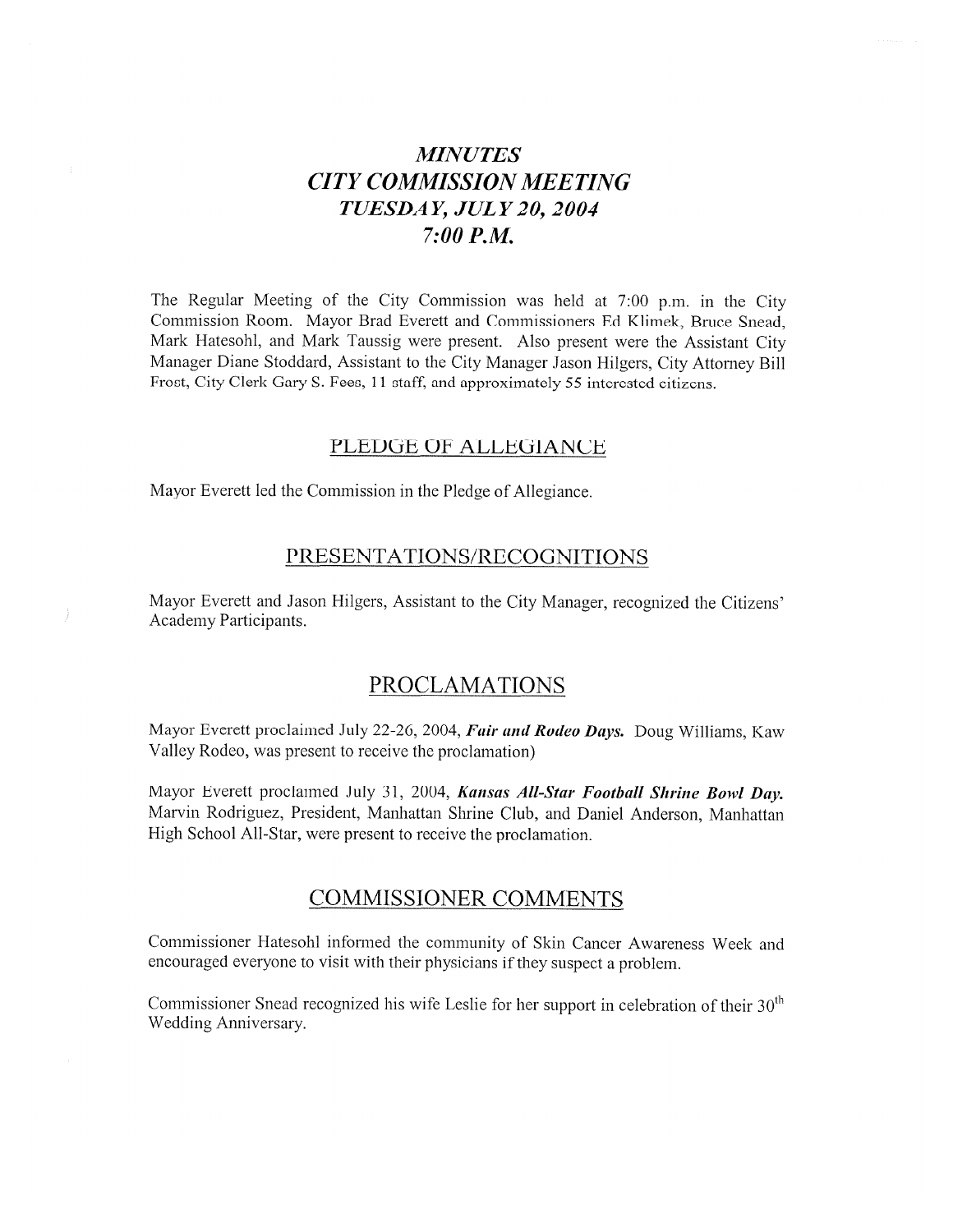# **CONSENT AGENDA**

(\* denotes those items discussed)

#### **MINUTES**

The Commission approved the minutes of the Regular City Commission Meeting held Tuesday, July 6, 2004.

#### **CLAIMS REGISTER NO. 2509**

The Commission approved Claims Register No. 2509 authorizing and approving the payment of claims from June 30, 2004, to July 13, 2004, in the amount of \$957,760.11.

#### **BOARD APPOINTMENTS**

The Commission approved appointments by Mayor Everett to various boards and committees of the City.

#### Corporate Technology Park Architectural Review Committee

Re-appointment of Brad McCune, 5960 Technology Circle. Mr. McCune's term begins immediately and will expire August 15, 2006.

Re-appointment of Karen Davis, 1101 Poyntz Avenue. Ms. Davis' term will begin August 16, 2004, and will expire August 15, 2007.

#### **Douglass Center Advisory Board**

Appointment of Tommy L. Anderson, 1221 North 8<sup>th</sup> Street, to a three-year At-Large term. Mr. Anderson's term begins immediately and will expire October 2, 2006.

Appointment of Glenna F. Burckel, 2031 Pierre Street, to a three-year At-Large term. Ms. Burckel's term begins immediately and will expire October 2, 2006.

#### **Human Rights And Services Board**

Appointment of Tony English, 1929 Blue Hills Road, to a three-year term. Mr. English's term begins immediately and will expire March 9, 2007.

#### **Social Services Advisory Board**

Appointment of Tony English, 1929 Blue Hills Road, to a three-year term. Mr. English's term begins immediately and will expire June 30, 2007.

Appointment of Rachel Olds, 3308 Frontier Circle to an unexpired term of Scott Hendrickson. Ms. Olds' term begins immediately and will expire June 30, 2005.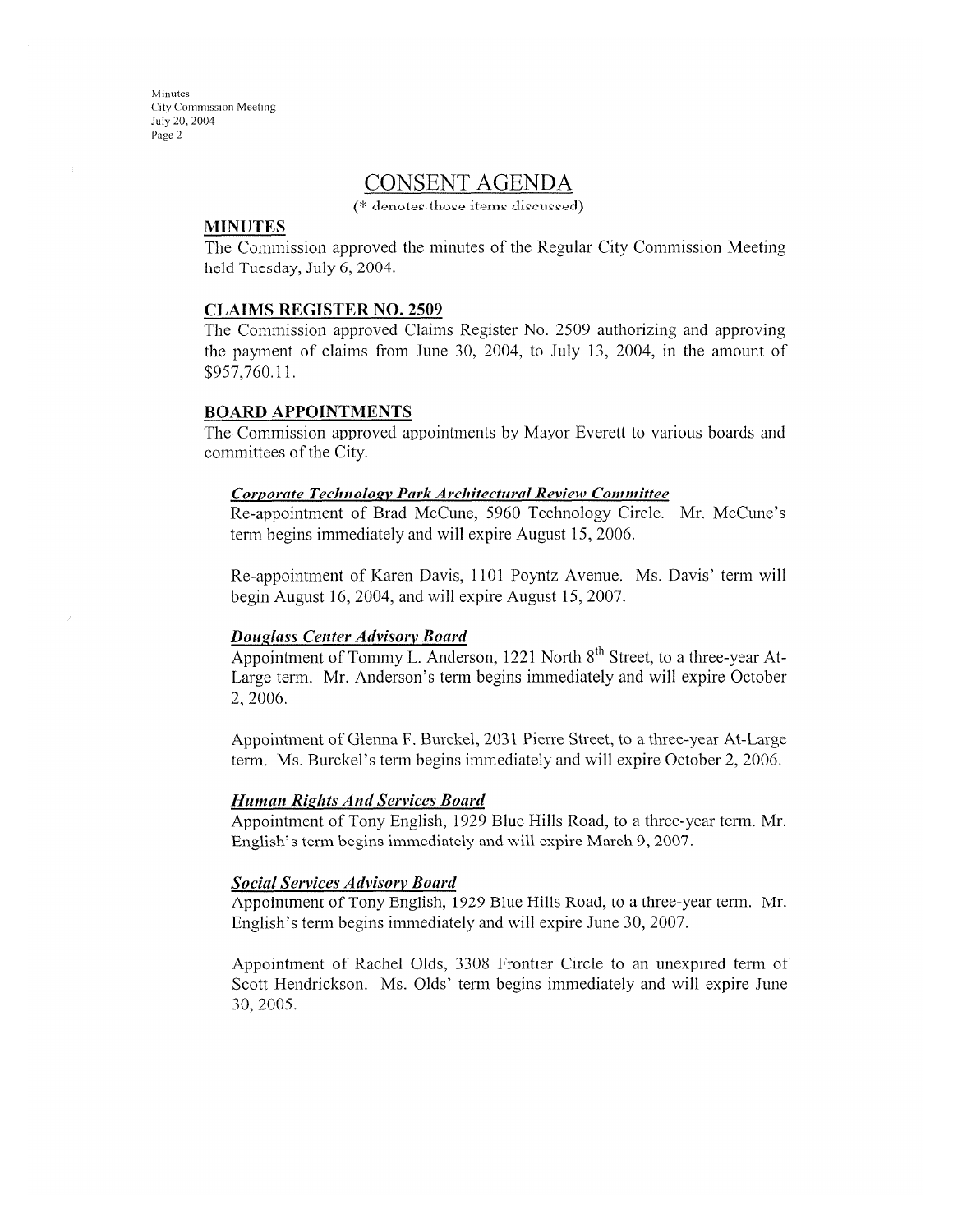# CONSENT AGENDA (CONTINUED)

#### **LICENSE - CEREAL MALT BEVERAGE**

The Commission approved the Cereal Malt Beverage application for Jump Start #35, 809 North  $3<sup>rd</sup>$  Street.

#### **ORDINANCE NO. 6418 - REZONE - PEBBLEBROOK ADDITION, UNIT** 3.

The Commission approved Ordinance No. 6418 rezoning Pebblebrook Addition, Unit 3, from R-3, Multiple-Family Residential District, to PUD, Residential Planned Unit Development District, generally located southwest of the intersection of Cumberland Road and Pebblebrook Circle, west of Anneberg Park, and north of Wildcat Creek, based on the findings in the Staff Report, with the four (4) conditions recommended by the Planning Board. (See Attachment No. 1)

#### **ORDINANCE NO. 6419 - REZONE - LOT 1, LL&G ADDITION**

The Commission approved Ordinance No. 6419 rezoning part of Lot 1 in the LL&G Addition, located generally west of the Sirloin Stockade restaurant, from PUD, Commercial Planned Unit Development District, to C-5, Highway Service Commercial District, based on the findings in the Staff Report. (See Attachment  $No. 2)$ 

#### **ORDINANCE NO. 6421 - LEVY SPECIAL ASSESSMENTS**

The Commission approved Ordinance No. 6421 levying special assessments against the benefiting property in the following six (6) public improvement districts: Pheasant Hill Addition – Sanitary Sewer (SS0308), Water (WA0308); Stone Valley Addition, Phase  $I$  – Sanitary Sewer (SS0306), Water (WA0307); Tatarrax Hills Subdivision - Sanitary Sewer/Water (SS0205/WA0207); and The Browning Project – Storm Water (SM0201).

#### CHANGE ORDER NO. 1-FINAL - DICKENS AVENUE DRAINAGE **CULVERT (SM0401)**

The Commission approved Change Order No. 1-Final for Dickens Avenue Drainage Culvert, (SM0401) resulting in a net increase in the amount of \$9.611.09 (+26.34%) to the contract with WCI Company, Inc., of Paola, Kansas.

#### AWARD CONTRACT - WASTEWATER TREATMENT PLANT BOILER **REPLACEMENT**

The Commission approved the Engineer's Estimate in the amount of \$61,500.00 and awarded a construction contract in the amount of \$58,185.00 to replace the boiler to Central Mechanical Construction Company, Inc., of Manhattan, Kansas.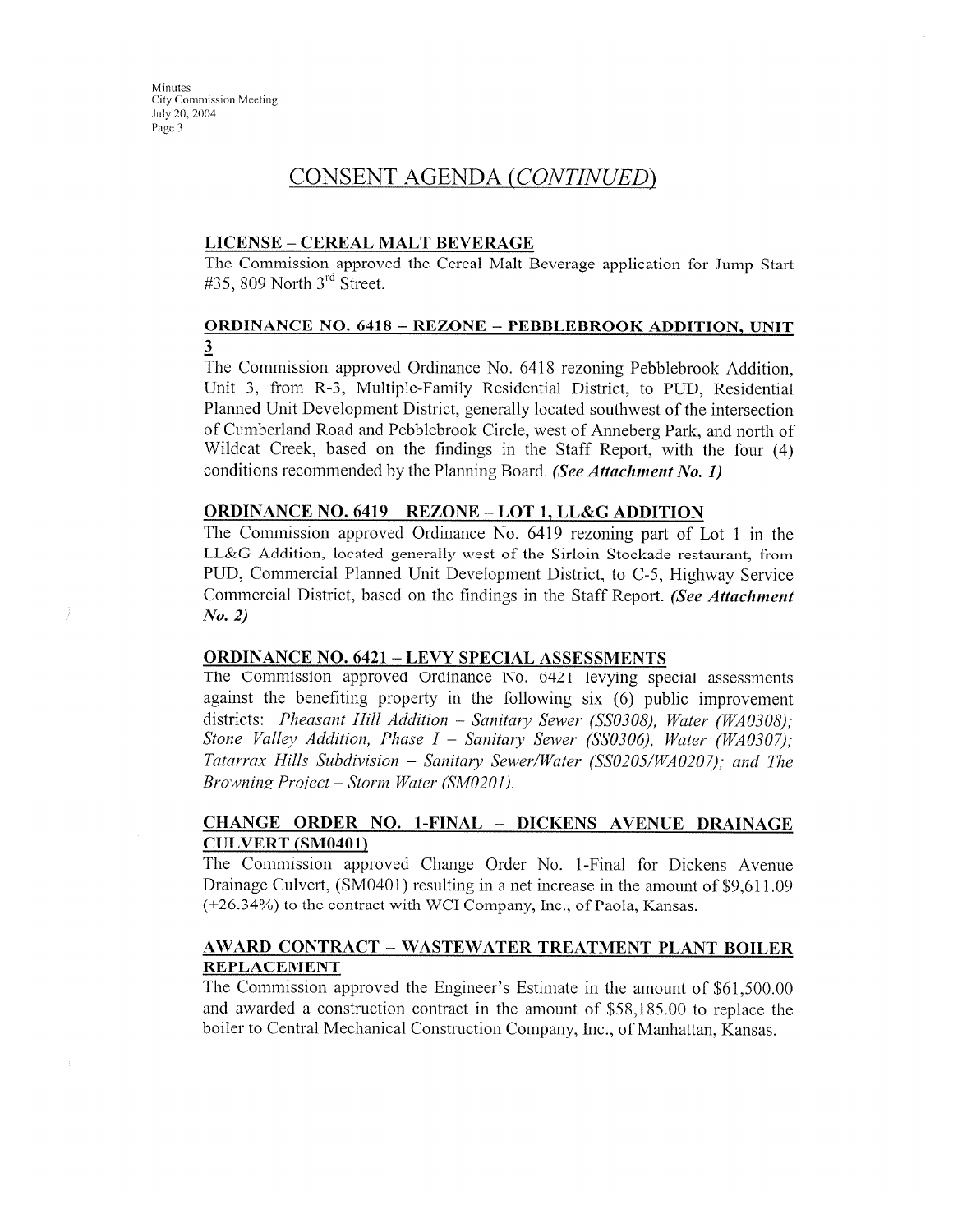$\ast$ 

# CONSENT AGENDA (CONTINUED)

#### **AWARD CONTRACT - 2004 STREET MAINTENANCE, PHASE 3**

Jeff Hancock, City Engineer, answered questions from the Commission.

The Commission accepted the Engineer's Estimate for Phase III B in the amount of \$220,706.80 and awarded a construction contract in the amount of \$217,767.02 for Option B to Shilling Construction Co., Inc., of Manhattan, Kansas.

#### **PURCHASE** PLAYGROUND EQUIPMENT **SUNSET**  $\overline{\phantom{0}}$  $\frac{1}{2}$ ZOO **PLAYGROUND**

The Commission authorized City Administration to purchase playground equipment for the Sunset Zoo Playground in the amount of \$19,887.51 from Little Tykes, of Augusta, Kansas.

#### **CONTRACTS - 2004 EMERGENCY SHELTER GRANT FUNDS**

The Commission authorized the Mayor and City Clerk to execute the grant agreement with the Kansas Housing Resources Corporation for the award of 2004 Emergency Shelter Grant Funds and execute contracts with local social service agencies to allocate the 2004 Emergency Shelter Grant as recommended. (See **Attachment No. 3)** 

After discussion, Commissioner Taussig moved to approve the consent agenda. Commissioner Hatesohl seconded the motion. On a roll call vote, motion carried 5-0.

# **GENERAL AGENDA**

#### KSU FOOTBALL GAME DAY PARKING RESTRICTIONS

Jason Hilgers, Assistant to the City Manager, presented the item and answered questions from the Commission.

Jerry Snyder, Assistant Director of Fire Services - Operations, answered questions from the Commission regarding fire equipment accessibility and safety.

Diane Stoddard, Assistant City Manager; Jerry Snyder, Assistant Director of Fire Services - Operations; and Jason Hilgers, Assistant to the City Manager, answered questions from the Commission.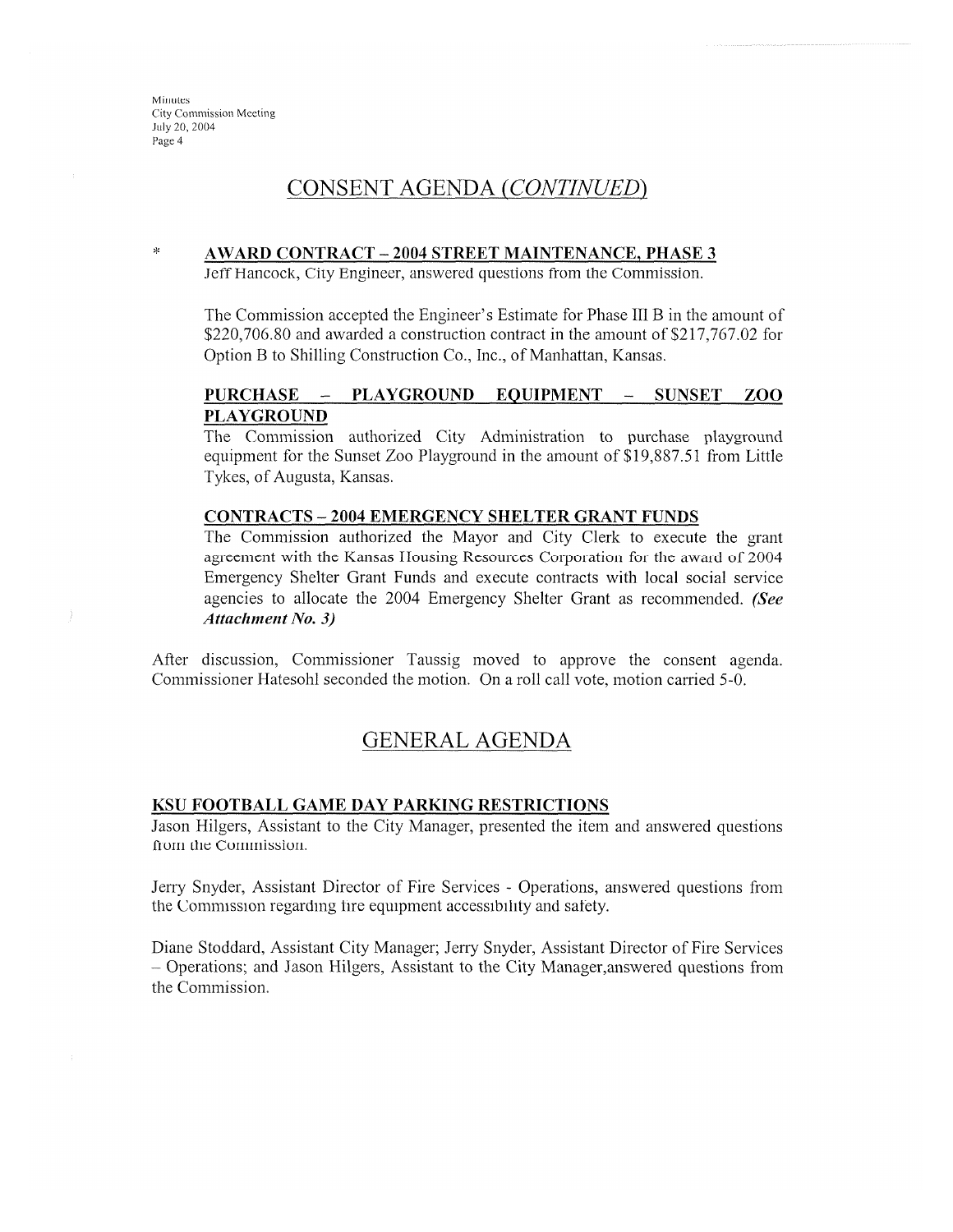# **GENERAL AGENDA (CONTINUED)**

#### KSU FOOTBALL GAME DAY PARKING RESTRICTIONS (CONTINUED)

Pat Schmidt, 2014 Parkway Drive, said an emergency vehicle would have a difficult time in this area and did not think Parkway Drive was wide enough to accommodate parking.

Chuck Williams, Director of Public Works, and Jerry Snyder, Assistant Director of Fire Services - Operations, provided clarification on the item.

Lynn Miller, 2033 Parkway Drive, stated that it was very difficult to get in or out of her house on game days. She said that without curbing, vehicles may end up parking in the homeowner's yards. She then answered questions from the Commission.

Mike Glessner, 2010 Parkway Drive, was concerned with the entrance coming into Parkway Drive and was fearful of additional traffic and less accessibility for safety vehicles. He asked the Commission to look into the possibility of the police department providing tags for homeowner's to get into their homes by providing street access.

Ray Kurtz, 1805 Alabama Lane, asked if the sidewalks were included in front yard parking and if police are enforcing the rules. He said that it is difficult to walk on the sidewalks when parked cars are encroaching the sidewalk.

Rebecca Ponce, 2429 Vaughn Drive, requested to keep front yard parking and informed the Commission that the police only ticket when someone complains.

Doug Parker, 1921 Kenmar Drive, provided photos of front yard parking where the lawn was deteriorated. He informed the Commission that this is a safety issue with fire vehicles and spoke in support of one side parking.

Jeanne Klopfenstein, 1829 Cassell Road, stated that it is very difficult to get home on game days and thought it was wise to limit parking on one side of the street for emergency vehicles and access to those wanting to get to their homes.

Jason Hilgers, Assistant to the City Manager, and Diane Stoddard, Assistant City Manager, clarified the motion and the Administrative Order.

Lance Luftman, Assistant Director, Riley County Police Department, informed the Commission that they control the area the best that they can and said their priority is with safety and clearing traffic. He then answered additional questions from the Commission.

Bill Frost, City Attorney, provided clarification on the item and answered questions from the Commission.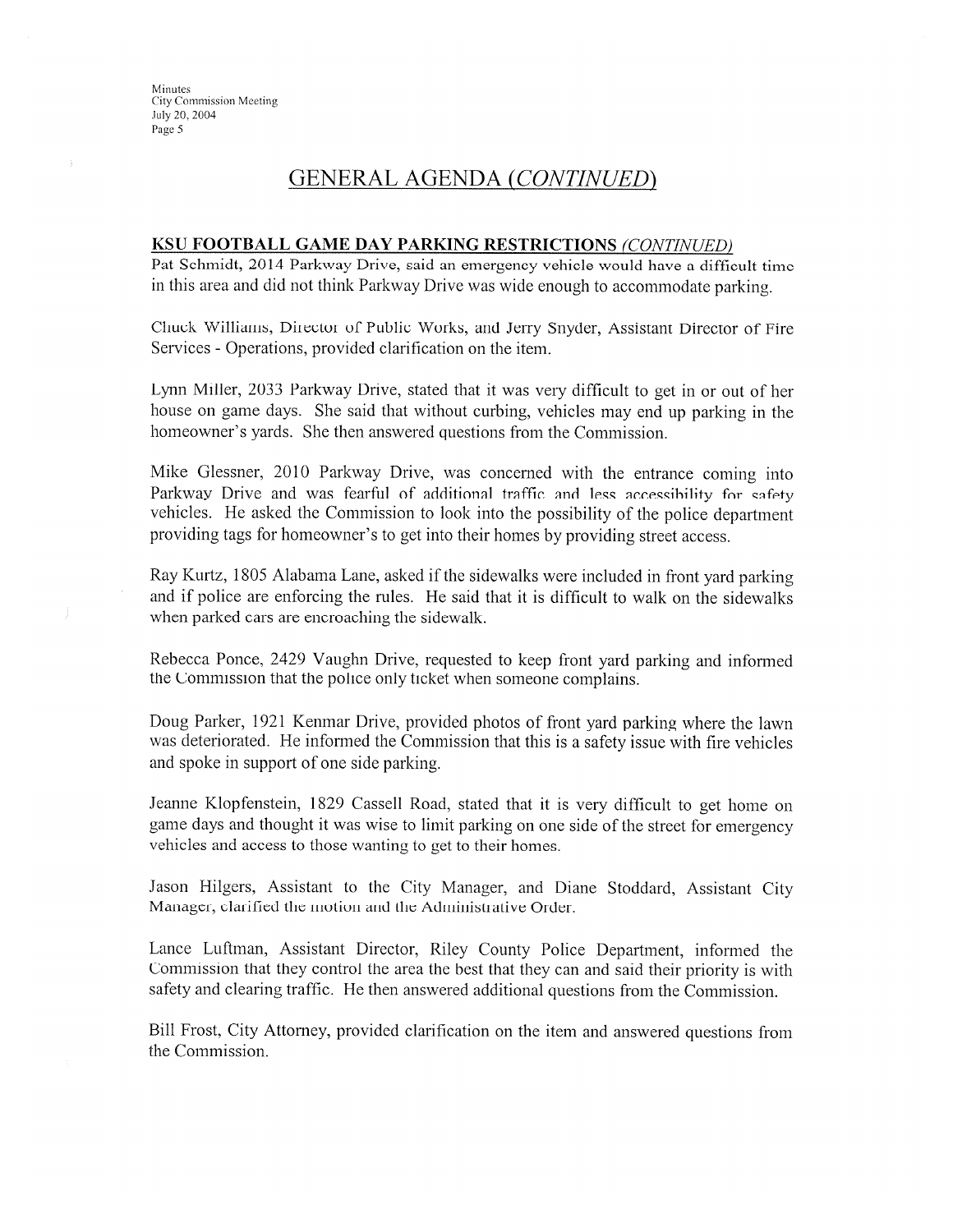# **GENERAL AGENDA (CONTINUED)**

#### KSU FOOTBALL GAME DAY PARKING RESTRICTIONS (CONTINUED)

Chuck Williams, Director of Public Works, answered questions from the Commission.

Bill Frost, City Attorney, clarified the motion presented.

After discussion, Commissioner Hatesohl moved to approve first reading of an ordinance authorizing the removal of parking and establishing tow zones on certain streets in the City of Manhattan, Kansas. Commissioner Klimek seconded the motion. On a roll call vote, motion carried 3-2, with Mayor Everett and Commissioner Snead voting against the motion.

#### REQUEST TO RESTRICT PARKING - SUNNY AND MEADE CIRCLE **RESIDENTS**

Jason Hilgers, Assistant to the City Manager, presented the item.

Michelle Haub, 2504 Meade Circle, spoke in support of the item as presented.

Beth Neitzel, 2504 Sunny Circle, presented signatures from the neighborhood that supported the item. She asked that parking be limited to one side of the cul de sacs on Kansas State University game days.

Rob Samenus, 2024 Sunnymead Road, said limiting parking to one side would help eliminate the access and safety issues.

Mark Houb, 2504 Meade Circle, encouraged the Commission to approve parking on only one side of the street.

Chuck Williams, Director of Public Works, answered questions from the Commission.

Bill Frost, City Attorney, provided clarification on the item.

Diane Stoddard, Assistant City Manager, said additional detail would be included in the ordinance at second reading.

After discussion, Commissioner Taussig moved to approve first reading of an ordinance limiting parking to one side of the cul de sacs on Sunny and Meade Circles on KSU football game days. Commissioner Hatesohl seconded the motion. On a roll call vote, motion carried 3-2, with Mayor Everett and Commissioner Snead voting against the motion.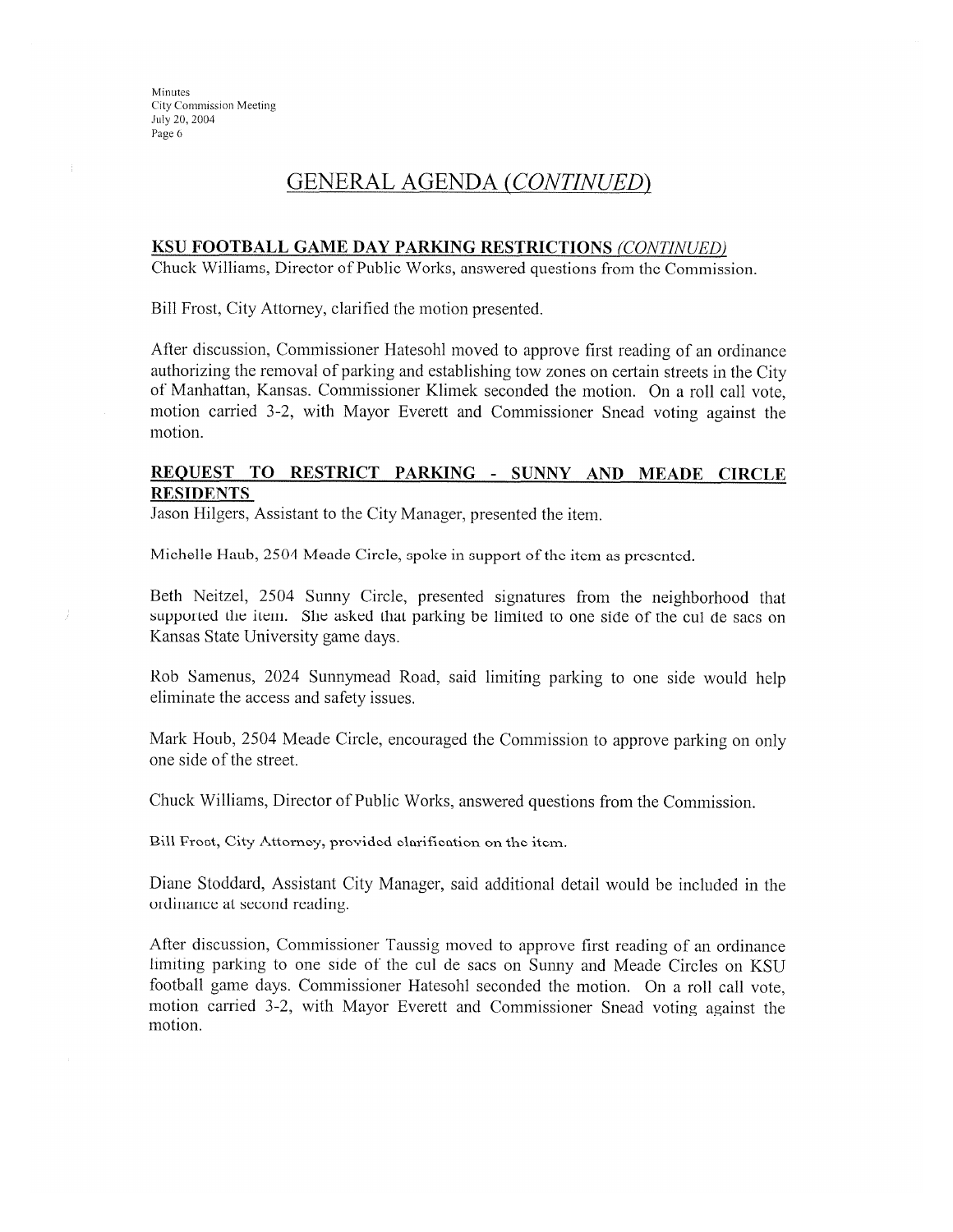# GENERAL AGENDA (CONTINUED)

At 8:45 p.m., the City Commission took a brief recess.

#### RILEY COUNTY BOARD OF COUNTY COMMISSIONERS REQUEST - KONZA **II SEWER DISTRICT CONNECTION**

Chuck Williams, Director of Public Works, presented the item and answered questions from the Commission.

Leon Hobson, Director, Riley County Public Works, explained the current benefit district consists of two properties. He said the County intends for the district to grow and that a consultant has been hired to complete the plans.

Chuck Williams, Director of Public Works, answered additional questions regarding the funding of the project.

After discussion, Commissioner Snead moved to approve the request of the Board of Riley County Commissioners for the connection of the Konza II Sewer District to the City of Manhattan's sanitary sewer system and authorize the Mayor and City Clerk to execute a final agreement. Commissioner Taussig seconded the motion. On a roll call vote, motion carried 5-0.

#### FIRST READING - ADULT BUSINESS LICENSING ORDINANCE

Katie Jackson, Assistant City Attorney, presented the item related to licensing. (PowerPoint)

Eric Cattell, Assistant Director for Planning, presented the item related to zoning and answered questions from the Commission.

Bill Frost, City Attorney, and Katie Jackson, Assistant to the City Attorney, answered questions relating to licensing fees and signage regulations.

After discussion, Commissioner Snead moved to approve first reading of an ordinance amending Chapter 5, adding new Sections 5-58 to 5-79 to the Code of Ordinances pertaining to the location, licensure, and regulation of adult businesses. Commissioner Hatesohl seconded the motion. On a roll call vote, motion carried 5-0.

#### AMEND POSTED SPEED LIMIT - ORDINANCE NO. 6420 -ALONG KIMBALL **AVENUE; ORDINANCE NO. 6422-ALONG ANDERSON AVENUE**

Jeff Hancock, City Engineer, presented the item and answered questions from the Commission.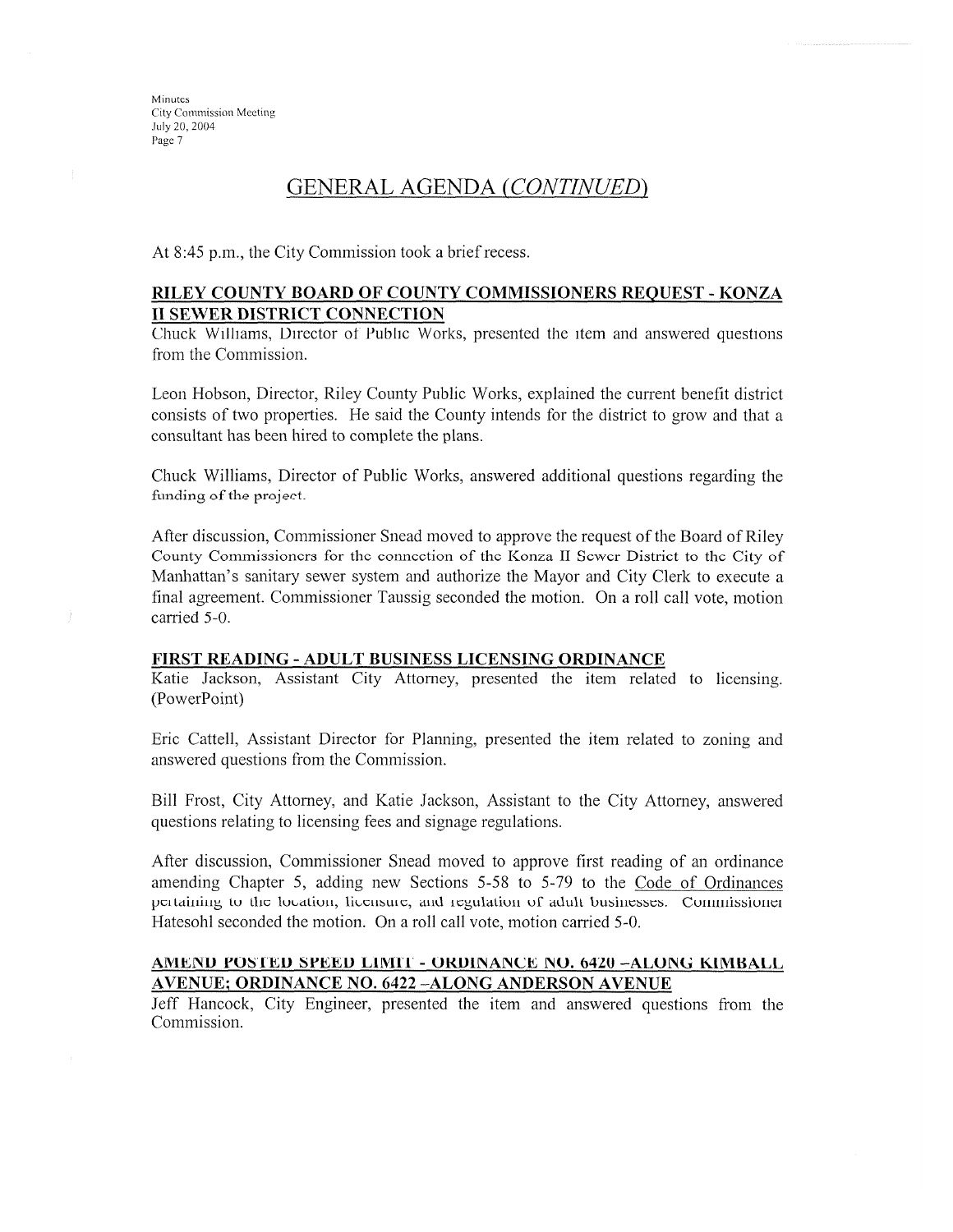# GENERAL AGENDA (CONTINUED)

#### AMEND POSTED SPEED LIMIT - ORDINANCE NO. 6420 -ALONG KIMBALL **AVENUE; ORDINANCE** NO. 6422  $-ALONG$ **ANDERSON AVENUE**

#### (CONTINUED)

Lance Luftman, Assistant Director, Riley County Police Department, said he was pleased with the proposed change from Kimball Avenue to Plymouth Road. He was concerned with the traffic from Sharingbrook Drive coming onto Anderson Avenue. He then answered additional questions from the Commission.

Henry Dace, 2217 Stone Post Road, urged the Commission to keep the 30 m.p.h. speed limit from Anneberg Park entrance into the City of Manhattan.

Larry Loomis, 1716 Westbank Way, was disappointed that the Riley County Police Department continues to ticket vehicles and proposed that speed limits be increased to 40 m.p.h. Candlewood Drive. He suggested that a stoplight be placed at Kimball Avenue and Candlewood Drive before the start of the football season.

After discussion, Commissioner Hatesohl moved to approve Ordinance Nos. 6420 and 6422 modifying the posted speed limits along Anderson Avenue, between the western City limits and the Anneberg Park entrance/Sharingbrook Drive; and Kimball Avenue, between Anderson Avenue and Plymouth Road, from 30 m.p.h. to 40 m.p.h. Commissioner Snead seconded the motion.

Jeff Hancock, City Engineer, informed the Commission that the City has applied for a safety grant at Candlewood Drive and Kimball Avenue.

Chuck Williams, Director of Public Works, provided additional information regarding a follow-up speed study.

On a roll call vote, motion carried 5-0.

### **ADJOURNMENT**

At 10:00 p.m., the Commission adjourned.

ees, CMC, City Clerk Gary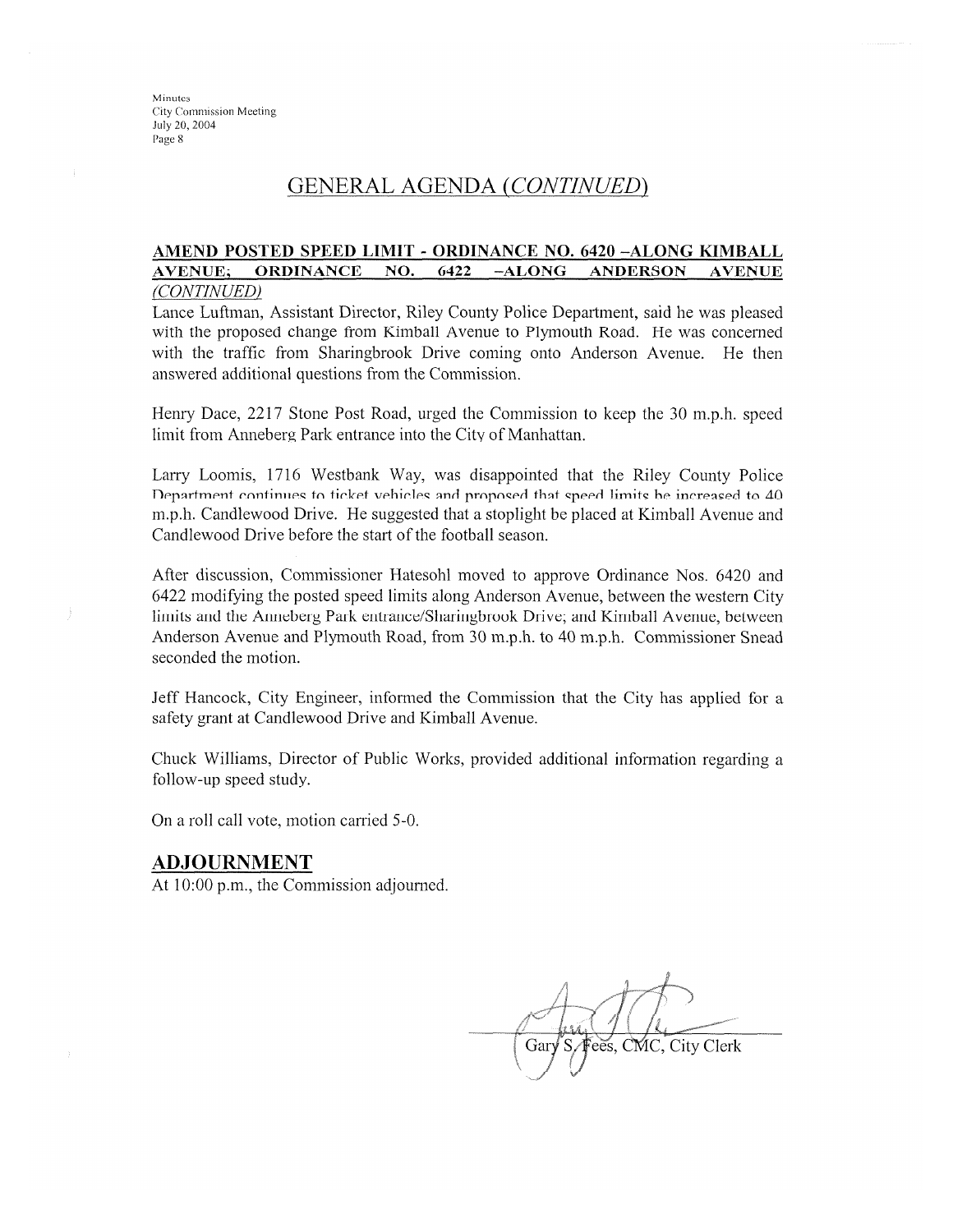*Attachment No. 1* 

# *STAFF REPORT*

# **APPLICATION TO REZONE PROPERTY TO PLANNED UNIT DEVELOPMENT DISTRICT**

# **BACKGROUND**

**FROM:** R-3, Multiple-Family Residential District

**TO:** Residential Planned Unit Development District

**OWNER/APPLICANT:** Michael Hill - Triple H Construction

**ADDRESS:** 3314 Kennsington Court, Manhattan KS 66503

**DATE OF PUBLIC NOTICE PUBLICATION:** Monday, May 17, 2004

### **DATE OF PUBLIC HEARING: PLANNING BOARD:** Monday, June 7, 2004 **CITY COMMISSION:** Tuesday, July 6, 2004

**LOCATION:** southwest of the intersection of Cumberland Road and Pebblebrook Circle, west of Anneberg Park, and north of Wildcat Creek.

AREA: approximately 3.5-acres.

**PROPOSED USES:** Three, 24-dwelling unit apartment buildings (a total of 72, 2 bedroom, dwelling units), a clubhouse/leasing office, pool, off-street parking, and landscaping.

The Planned Unit Development (PUD) is an extension of the Pebblebrook Apartment and Townhomes complex. It will consist of proposed Lots 14 and 15, which are currently Final Platted as Lot 1A, Pebblebrook Addition, Unit Two, and proposed Lots 16 and 17, Final Platted as Lots 4A and 5A, Pebblebrook Addition, Unit Two. The PUD is necessary due to proposed Lots 14 and 15 not having direct access to a public street, which requires access to the lots by Travel Easement. Travel Easements can only be used with a PUD. Proposed Lots 16 and 17 can be accessed from Pebblebrook Circle.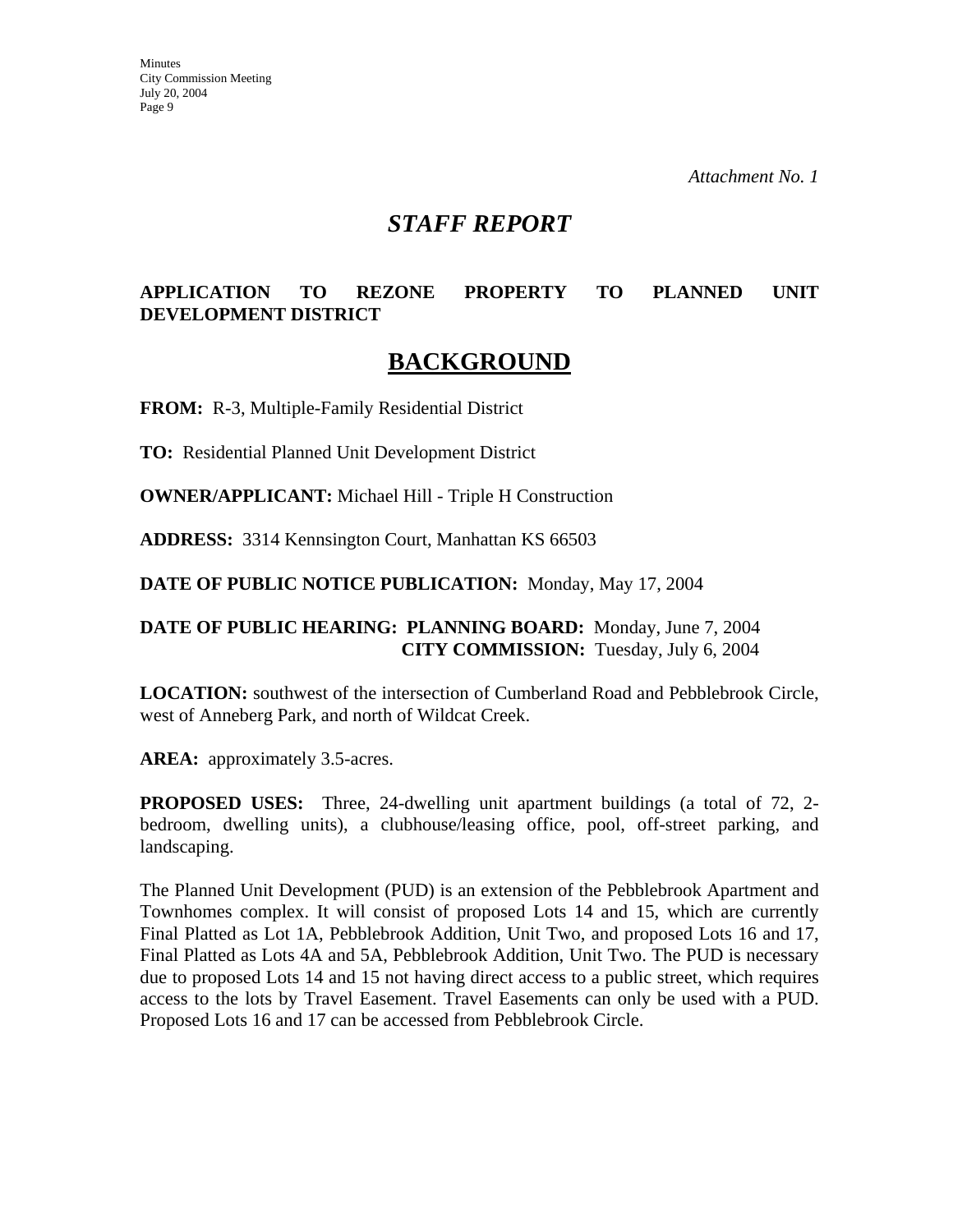*Attachment No. 1* 

**PROPOSED BUILDINGS AND STRUCTURES**: The 3-story, 36-foot, apartment buildings will be constructed with the same appearance as existing, and under construction, apartment buildings in the adjacent complex: brick veneer, hardboard siding, and asphalt shingled roofs. The clubhouse/lease office will be 26-feet in height and constructed with the same materials as the apartment buildings. A small pool will be adjacent to the clubhouse. Dumpsters will be screened by a minimum 6-foot wooden enclosure, with wooden gate. Net density is 24.3 dwelling units per net acre. The property will be owned and managed by the owner/applicant.

### **PROPOSED LOT COVERAGE**

| <b>USE</b>       | Acres (ac)/Square Feet (sf) | Percentage $(\% )$ |  |
|------------------|-----------------------------|--------------------|--|
| <b>Building</b>  | .7 ac/ $30,492$ sf          | 20.26%             |  |
| Clubhouse        | .05 ac/ $2,178$ sf          | 1.45%              |  |
| Drives/parking   | $1.39/ 60,548$ sf           | 39.83%             |  |
| <b>Sidewalks</b> | $0.06$ ac/ 2,614 sf         | 1.60%              |  |
| Green Space      | $1.29/53,143$ sf            | 36.90 % (37%)      |  |
|                  | <b>PROPOSED SIGNS</b>       |                    |  |

| <b>Type</b>       | <b>Dimensions</b> | Lighting |
|-------------------|-------------------|----------|
| None are proposed |                   |          |

The existing ground lit Pebblebrook Apartment and Townhomes ground sign at the entrance to the complex will also serve the PUD. Exempt signs, such a political, address numeral and other exempt signs are provided for as a part of the conditions of approval.

**PROPOSED LIGHTING:** Light poles and building fixtures are the same as those in existing parking areas and on existing apartment buildings and will be downcast and shielded

# **REVIEW CRITERIA FOR PLANNED UNIT DEVELOPMENTS**

**1. LANDSCAPING:** landscaping is functional for the site and is an extension of the existing landscaping plan from the adjoining apartment complex.

**2. SCREENING:** Dumpsters will be screened as described above. No other screening is required.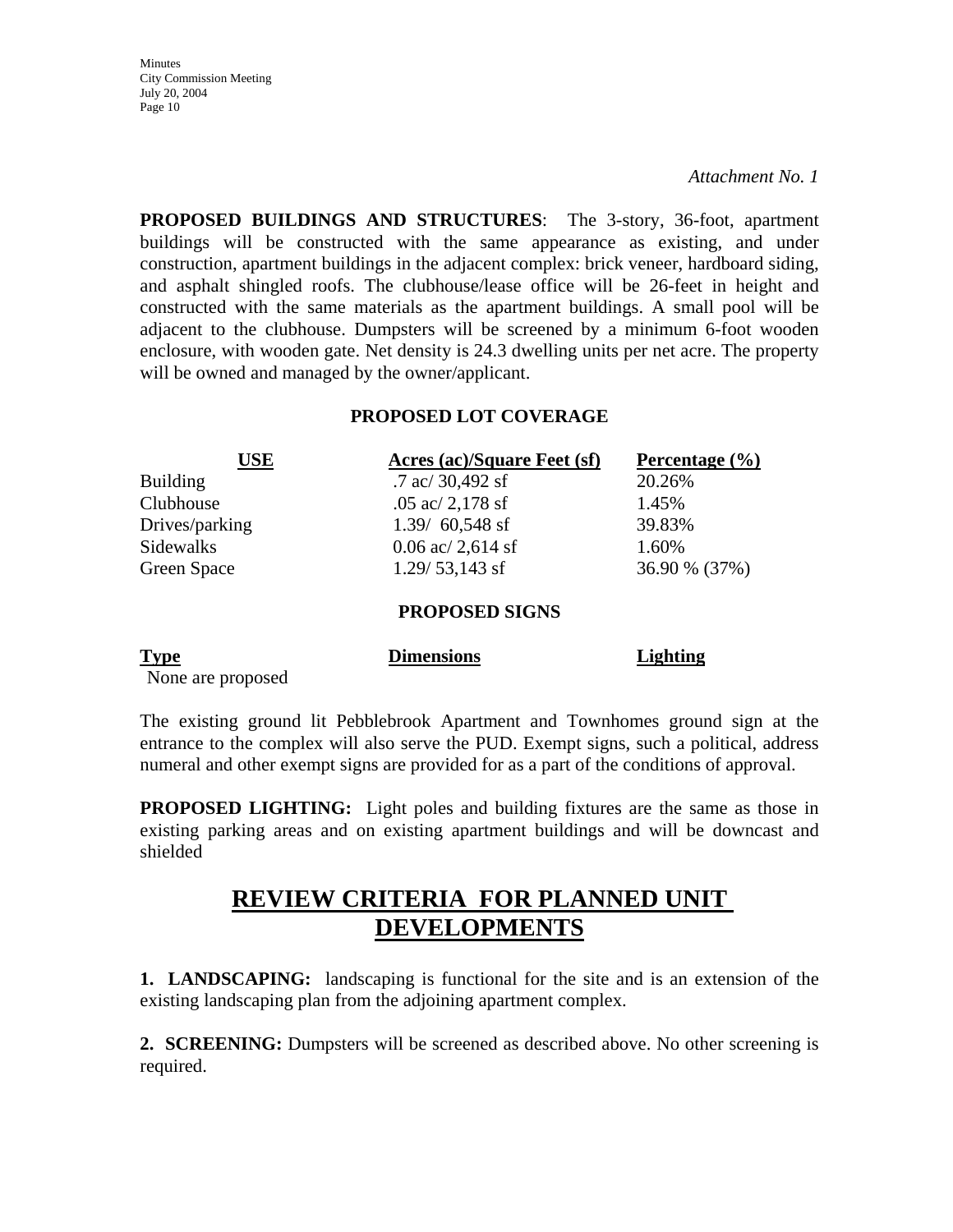**3. DRAINAGE:** A Drainage Analysis (*attached*) was done with the Preliminary Plat of the entire Pebblebrook Addition in 2001. The site was included as a part of that analysis. The analysis and drainage plan were found to conform to the policies of the Stormwater Management Master Plan. The site drains to Wildcat Creek.

**4. CIRCULATION:** Circulation is from Pebblebrook Circle, a public street, with internal access to Lots 14 and 15, which do not abut the public street, from Pebblebrook Place, a Travel Easement. The proposed internal drives connect to drives within the adjoining apartment complex system. Sidewalk is provided along Pebblebrook Circle and in front of entrances to the buildings on Lots 14 and 15.

A Traffic Report (*attached*) was considered with the Preliminary Plat of the Pebblebrook Addition in 2001. The future development on the site was included as a part of the analysis and found to conform to policies of the Manhattan Urban Area Transportation Plan. The report concluded that the apartment development would have minimal impact on the existing surrounding street network.

A total of 170-off-street parking spaces are proposed, 166-spaces for residents and four (4)-spaces for guests/pool. Two point three (2.3) off-street parking spaces are proposed for each 2-bedroom unit. Based on the number of 2-bedroom units (72), 3-parking spaces are required by the Zoning Regulations, or a total of 216 parking spaces (72-dwellings  $x = 3$ 216-parking spaces).

On February 13, 2002, the Board of Zoning Appeals granted an Exception to allow a reduction of the minimum required number of off-street parking spaces for multiplefamily dwellings for the R-3 District portion of the Pebblebrook Apartment complex. (*Note: the apartment complex was referred to as Brookwood Apartments in 200*2, *and the Variance indicated in the findings was for screening on the eastern side of the complex, adjacent to Anneberg Park*). The BZA reduced the minimum required 3-parking spaces per unit to 2.3-parking spaces per unit, as proposed by the applicant in 2002. The Findings of Fact upon which the BZA granted the reduction are attached for reference. The proposed 2.3-parking spaces per 2-bedroom unit equals the ratio granted by the BZA for the R-3 District part of the Pebblebrook Apartment complex. The proposed number of parking spaces should be adequate for similar reasons as set out in the referenced Findings of Fact.

**5. OPEN SPACE AND COMMON AREA:** Approximately 37% of the site is green open space, with the pool/clubhouse serving the PUD and adjacent complex.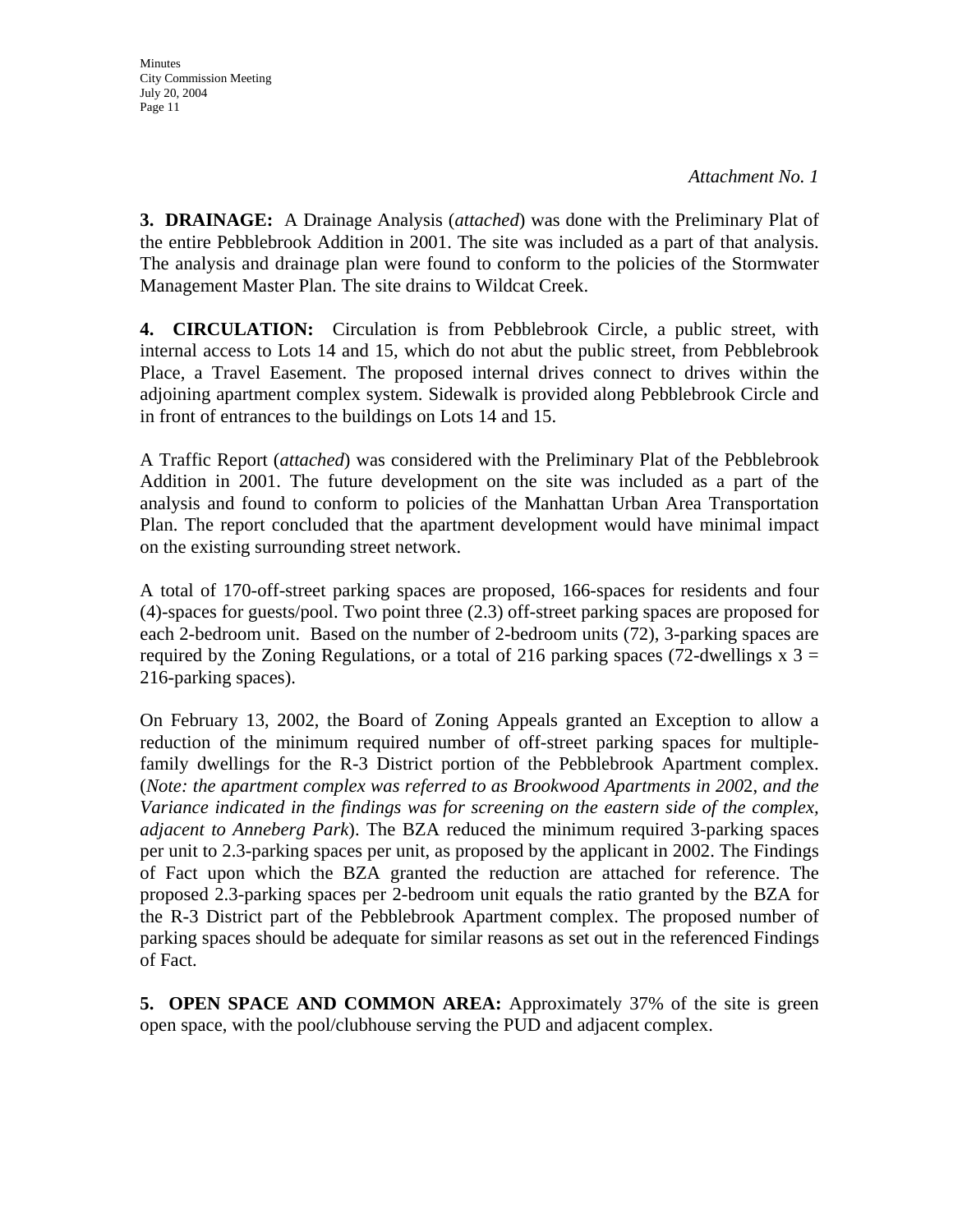**6. CHARACTER OF THE NEIGHBORHOOD:** The neighborhood is generally characterized by an apartment complex that is under construction, an undeveloped business park and low density residential development to the north of Anderson Avenue, flood plain and open farmland are to the south and west, a medical and professional office complex to the northwest, and a community park to the east. The site is generally at the western edge of the City limits.

# **MATTERS TO BE CONSIDERED WHEN CHANGING ZONING DISTRICTS**

**1. EXISTING USE:** Undeveloped future site for apartment complex expansion.

**2. PHYSICAL AND ENVIRONMENTAL CHARACTERISTICS:** The site is vacant and has been graded and filled for development. The northwest part of the site is in the buildable portion of the 100 Year Flood Plain. The site drains to Wildcat Creek, which is to the west/southwest.

# **3. SURROUNDING LAND USE AND ZONING:**

**(a.) NORTH:** Pebblebrook Apartment complex, Anderson Avenue and Cumberland Road, undeveloped business park district, and single family homes; R-3 District, I-5, Business Park District, and R, Single-Family Residential District.

**(b.) SOUTH:** Wildcat Creek, farmland and flood plain; County G-1, General Agricultural District.

**(c.) EAST:** Pebblebrook Apartments and Anneberg Park; R-3 District and RS, Single-Family Residential Suburban District.

**(d.) WEST:** Lot AA, Common Area/Drainage Easement, Pebblebrook Addition, Unit Two, vacant farmhouse and farmland, flood plain, existing medical offices and developing medical and professional office area, and Scenic Drive; R-3 District, G-1 District, C-2, Neighborhood Shopping District, and PUD.

**4. CHARACTER OF THE NEIGHBORHOOD:** See above.

**5. SUITABILITY OF SITE FOR USES UNDER CURRENT ZONING:** The site will consist of part of existing Lot 1A, Pebblebrook Addition, Unit Two, a 2.81 acre tract of land; and Lot 4A and 5A, Unit Two, both of which are vacant. The PUD portion of the site was included as a part of the approved Preliminary Plat. It was noted in the Preliminary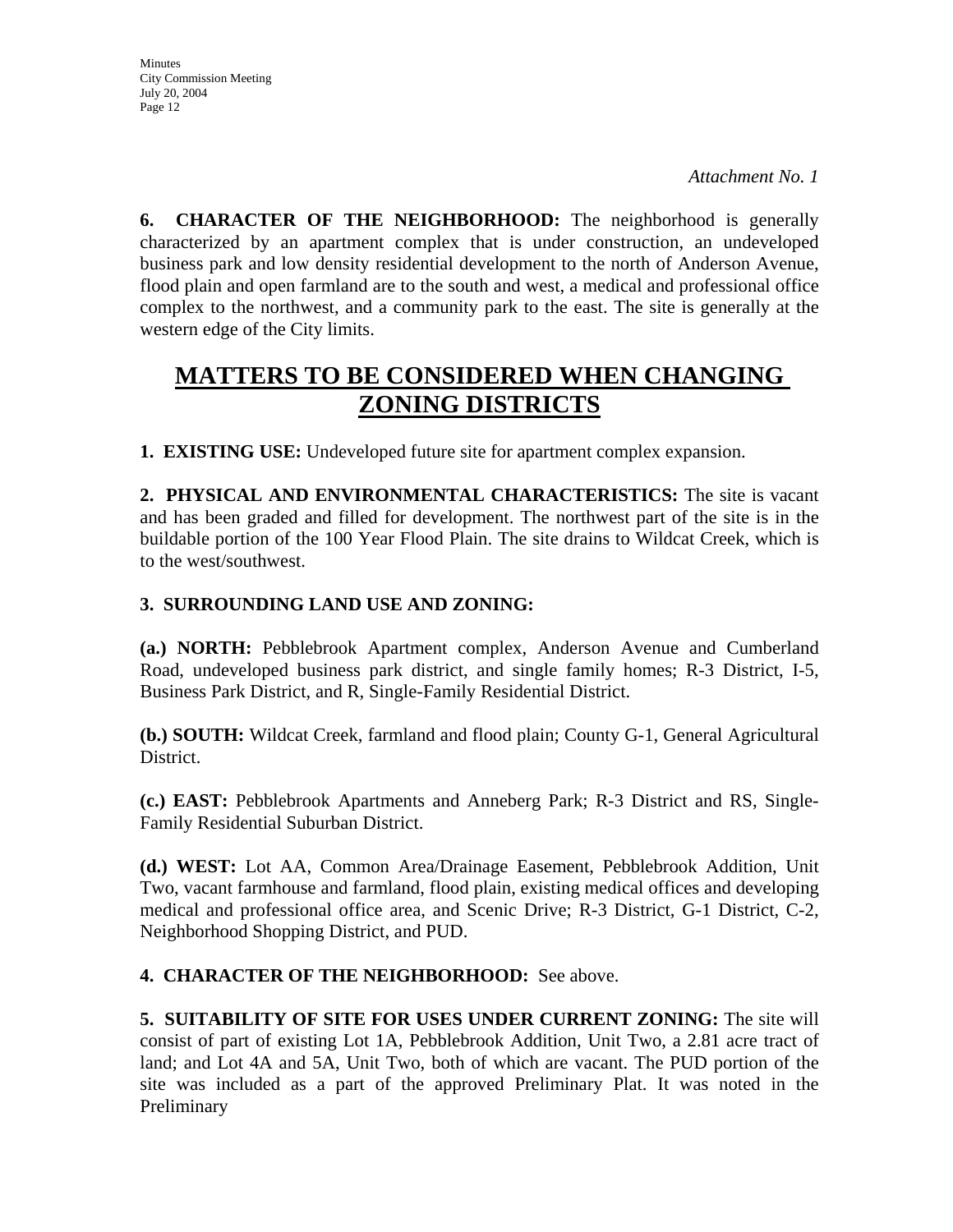*Attachment No. 1* 

Plat Staff Memorandum that an undesignated part of the Plat would be a future PUD for multiple-family residential buildings. Due to the configuration of the site, which is constrained by the 100-Year Flood Plain, proposed Lots 14 and 15 could not be platted, since direct access to public streets, could not be provided, even though sufficient land area is available for apartment building construction. The site is suitable for the proposed uses, if access by Travel Easement is used for interior Lots 14 and 15.

**6. COMPATIBILITY OF PROPOSED DISTRICT WITH NEARBY PROPERTIES AND EXTENT TO WHICH IT MAY HAVE DETRIMENTAL AFFECTS:** The proposed rezoning does not appear to be incompatible with surrounding uses. Additional light, noise and traffic can be expected, but is not inconsistent with the existing adjoining Pebblebrook Apartments. The site was previously rezoned to R-3 District and was not found to adversely impact adjacent property. The proposed rezoning is consistent with the previous rezoning to R-3 District.

**7. CONFORMANCE WITH COMPREHENSIVE PLAN:** The site is shown on the Future Land Use Map, Southwest Planning Area, of the Manhattan Urban Area Comprehensive Plan (*attachment*). The site is designated Residential High Density (RHD), which means that possible

densities can be 19-dwelling units, or greater, per net acre. The proposed density is 24.3 dwelling units per net acre and is consistent with the RHD designation.

**The northwestern portion of the site is within the buildable part of the 100 Year Flood Plain, which is shown on the Land Use Map as an Environmentally Sensitive Area on the Plan. Residential construction is permitted in the buildable portion of the 100 Year Flood Plain as long as the lowest enclosed floor is at least 1-foot above the 100 Year Flood Elevation. In this case, the flood elevation is 1062-feet and the lowest floor of the buildings is shown at 1063-feet and 1063.5-feet, which is consistent with the flood plain requirements of the Zoning Regulations.**

The PUD conforms to the Comprehensive Plan.

**8. ZONING HISTORY AND LENGTH OF TIME VACANT AS ZONED:** The site was annexed and rezoned to R-3 District on July 3, 2001. The PUD portion has remained vacant to date, although grading and filling on the site occurred with the initial grading for the adjacent apartment buildings.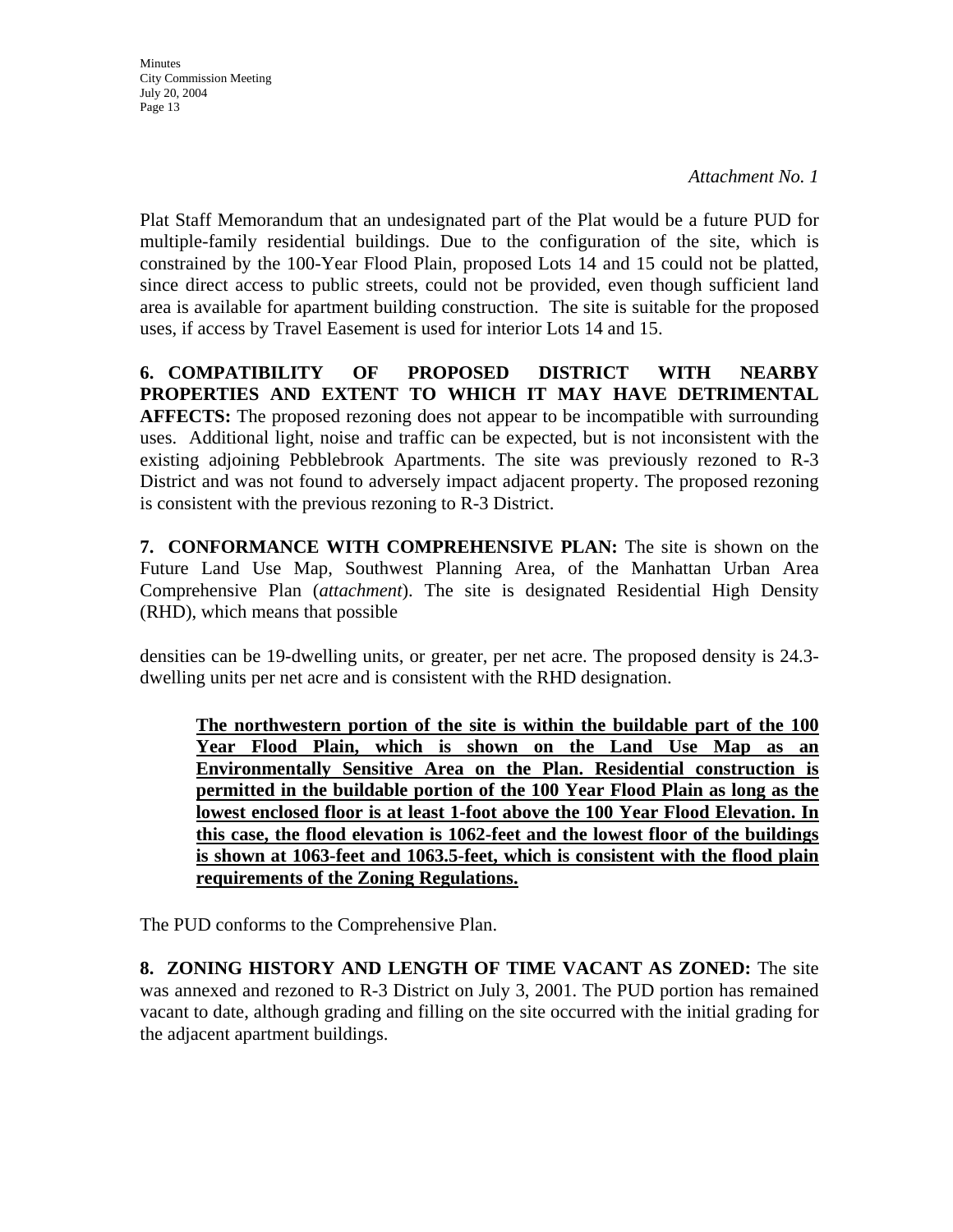*Attachment No. 1* 

**9. CONSISTENCY WITH INTENT AND PURPOSE OF THE ZONING ORDINANCE:** The intent and purpose of the Zoning Regulations is to protect the public health, safety, and general welfare; regulate the use of land and buildings within zoning districts to assure compatibility; and to protect property values. The PUD Regulations are intended to provide a maximum choice of living environments by allowing a variety of housing and building types; a more efficient land use than is generally achieved through conventional development; a development pattern that is in harmony with land use density, transportation facilities and community facilities; and a development plan which addresses specific needs and unique conditions of the site which may require changes in bulk regulations or layout. The proposed PUD is consistent with the intent and purpose of the Zoning Regulations.

**10. RELATIVE GAIN TO THE PUBLIC HEALTH, SAFETY AND WELFARE THAT DENIAL OF THE REQUEST WOULD ACCOMPLISH, COMPARED WITH THE HARDSHIP IMPOSED UPON THE INDIVIDUAL OWNER:** There appears to be no relative gain to the public that denial would accomplish, compared to the hardship to the owner. A Preliminary and Final Plat were previously approved and the PUD site has been annexed and rezoned for multiple-family development. It is well documented that a portion of Pebblebrook would be partially within a PUD, due to access constraints.

**11. ADEQUACY OF PUBLIC FACILITIES AND SERVICES:** Adequate public facilities are available to serve the site.

# **12. OTHER APPLICABLE FACTORS:** None

# **13. STAFF COMMENTS AND RECOMMENDATION:**

City Administration recommends approval of the proposed rezoning of Pebblebrook Addition, Unit Three, from R-3, Multiple-Family Residential District, to PUD, Residential Planned Unit Development District, with the following conditions:

- 1. Landscaping and irrigation shall be provided pursuant to a Landscaping Performance Agreement between the City and the owner, which shall be entered into prior to issuance of a building permit.
- 2. All landscaping and irrigation shall be maintained in good condition.
- 3. Signs shall allow for exempt signage described in Article VI, Section 6-104  $(A)(1), (2), (4), (5), (7)$  and  $(8)$ ; and, Section 6-104 (B)(2).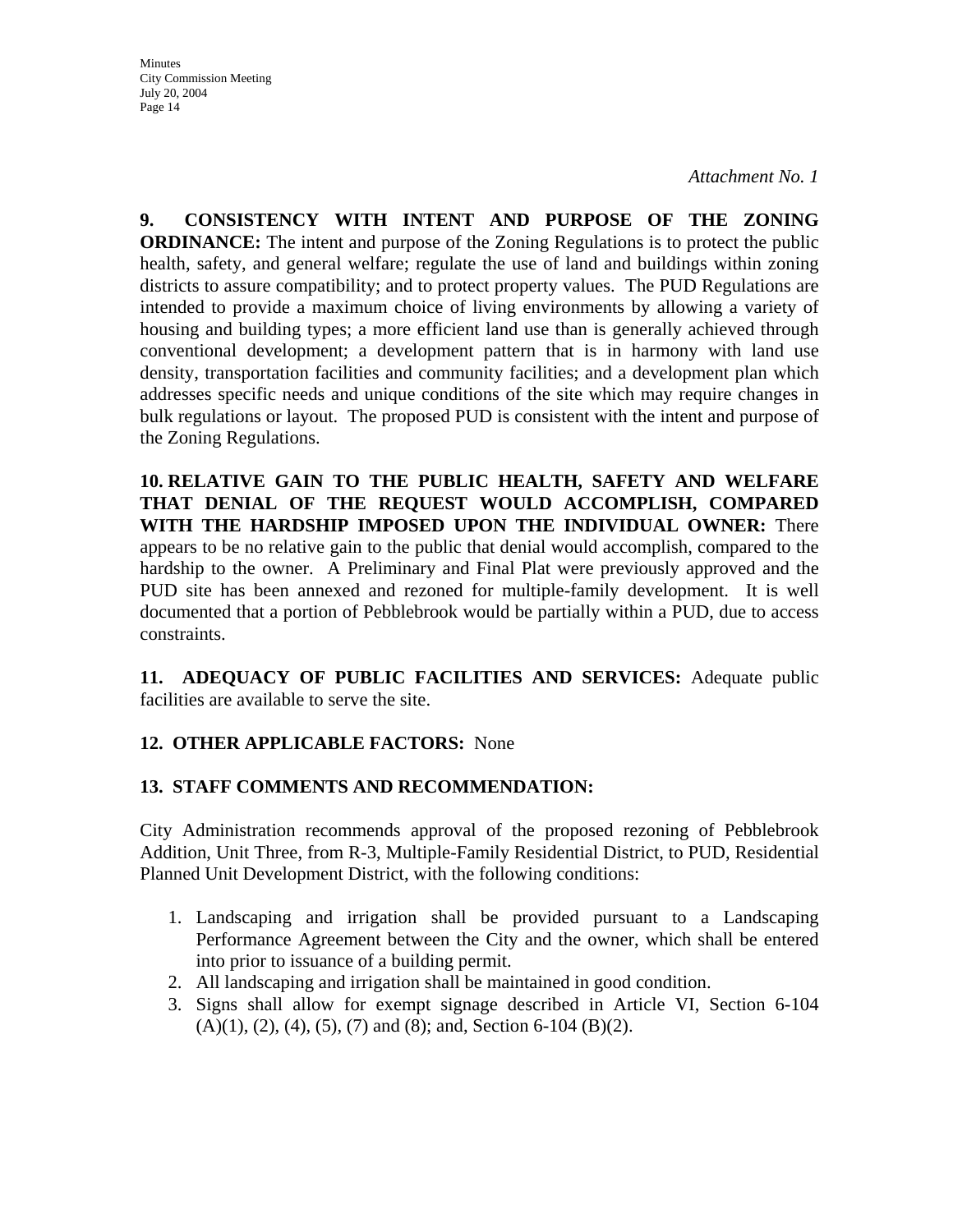# **ALTERNATIVES:**

- 1. Recommend approval of the proposed rezoning of Pebblebrook Addition, Unit Three, from R-3, Multiple-Family Residential District, to PUD, Residential Planned Unit Development District, stating the basis for such recommendation, with the conditions listed in the Staff Report.
- 2. Recommend approval of the proposed rezoning of Pebblebrook Addition, Unit Three, from R-3, Multiple-Family Residential District, to PUD, Residential Planned Unit Development District, and modify the conditions, and any other portions of the proposed PUD, to meet the needs of the community as perceived by the Manhattan Urban Area Planning Board, stating the basis for such recommendation, and indicating the conditions of approval.
- 3. Recommend denial of the proposed rezoning, stating the specific reasons for denial.
- 4. Table the proposed rezoning to a specific date, for specifically stated reasons.

# **POSSIBLE MOTION:**

The Manhattan Urban Area Planning Board recommends approval of the proposed rezoning of Pebblebrook Addition, Unit Three, from R-3, Multiple-Family Residential District, to PUD, Residential Planned Unit Development District, based on the findings in the staff report, with the conditions recommended by City Administration.

**PREPARED BY:** Steve Zilkie, AICP, Senior Planner **DATE:** June 1, 2004 04009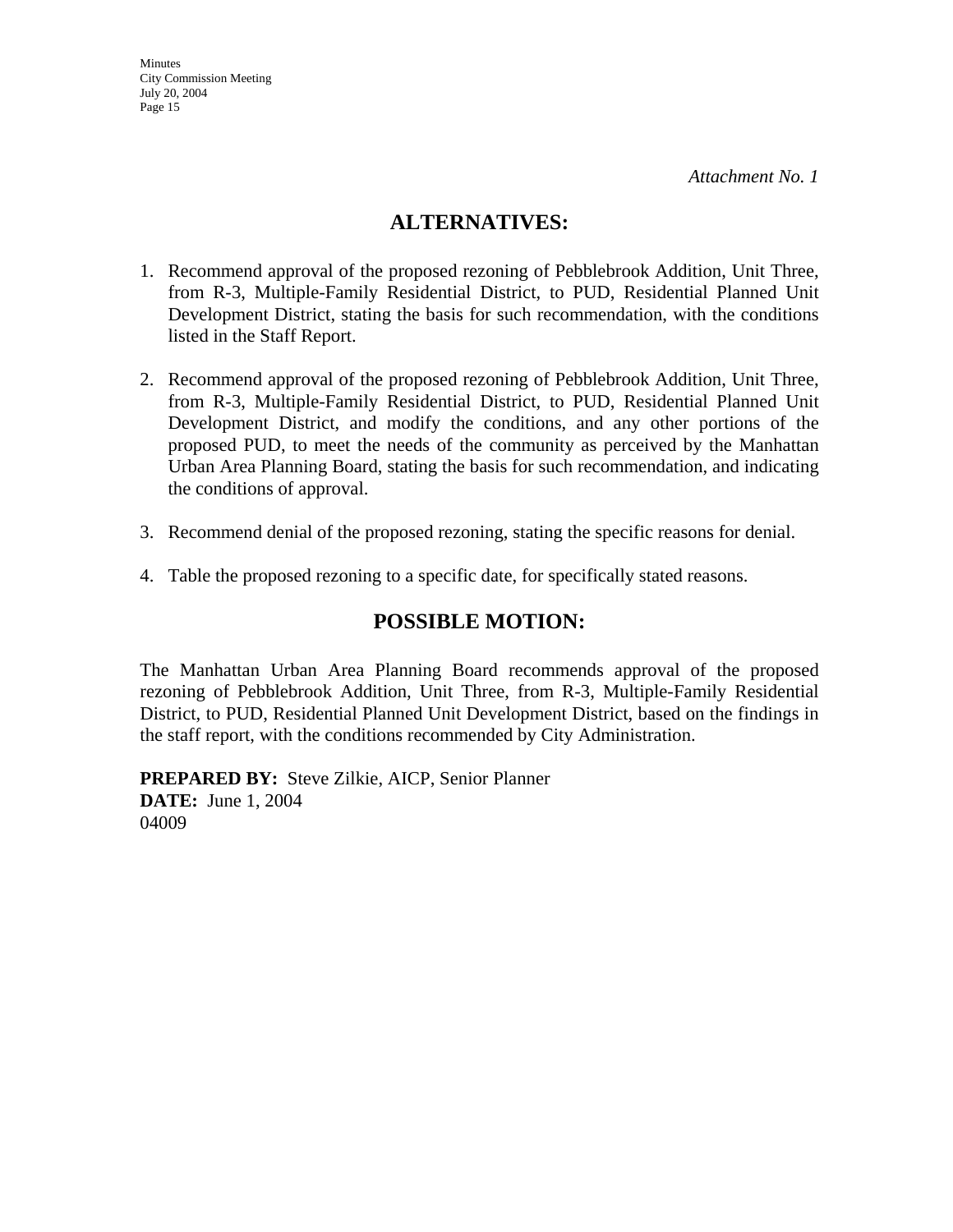# *STAFF REPORT*

# **ON AN APPLICATION TO REZONE PROPERTY**

**FROM:** PUD, LL&G Commercial Planned Unit Development

**TO:** C-5, Highway Service Commercial District

**APPLICANT:** Sloan & Meier Surveyors as Agent for LL&G Inc.

**ADDRESS:** 103 S. 4<sup>th</sup> Street, Manhattan KS 66502

**OWNER:** LL&G Inc.

**ADDRESSES:** 2908 Plum, Hutchinson KS 67502

**LOCATION:** generally located in the southwestern corner of the Sirloin Stockade restaurant's parking lot. The tract is more generally located north of Faith Furniture, east of the Dillons Superstore, south of Sarber Lane, and west of the Sirloin Stockade restaurant.

**AREA:** a .1-acre (4,356 square feet) tract of land in Lot 1, LL&G Addition, Manhattan, Pottawatomie, KS

# **DATE OF PUBLIC NOTICE PUBLICATION:** Monday, May 31, 2004

# **DATE OF PUBLIC HEARING: PLANNING BOARD:** Monday, June 21, 2004 **CITY COMMISSION:** Tuesday, July 6, 2004

**EXISTING USE:** Green space and one (1) off-street parking space in the Sirloin Stockade parking lot. The rezoning site was identified as Phase Two on the Final Development Site Plan for a restaurant expansion (*see LL&G PUD attachments*), and was an optional area for parking lot expansion, to be constructed at a date to be determined by the owner. (Note: When the restaurant was expanded in 1992, a minimum of 130-parking spaces were needed to meet the requirements for a restaurant. The restaurant was expanded again in 1995, which required a minimum of 152-parking spaces. Currently there are 172-parking spaces, one of which will be lost, since it is in the rezoning site.)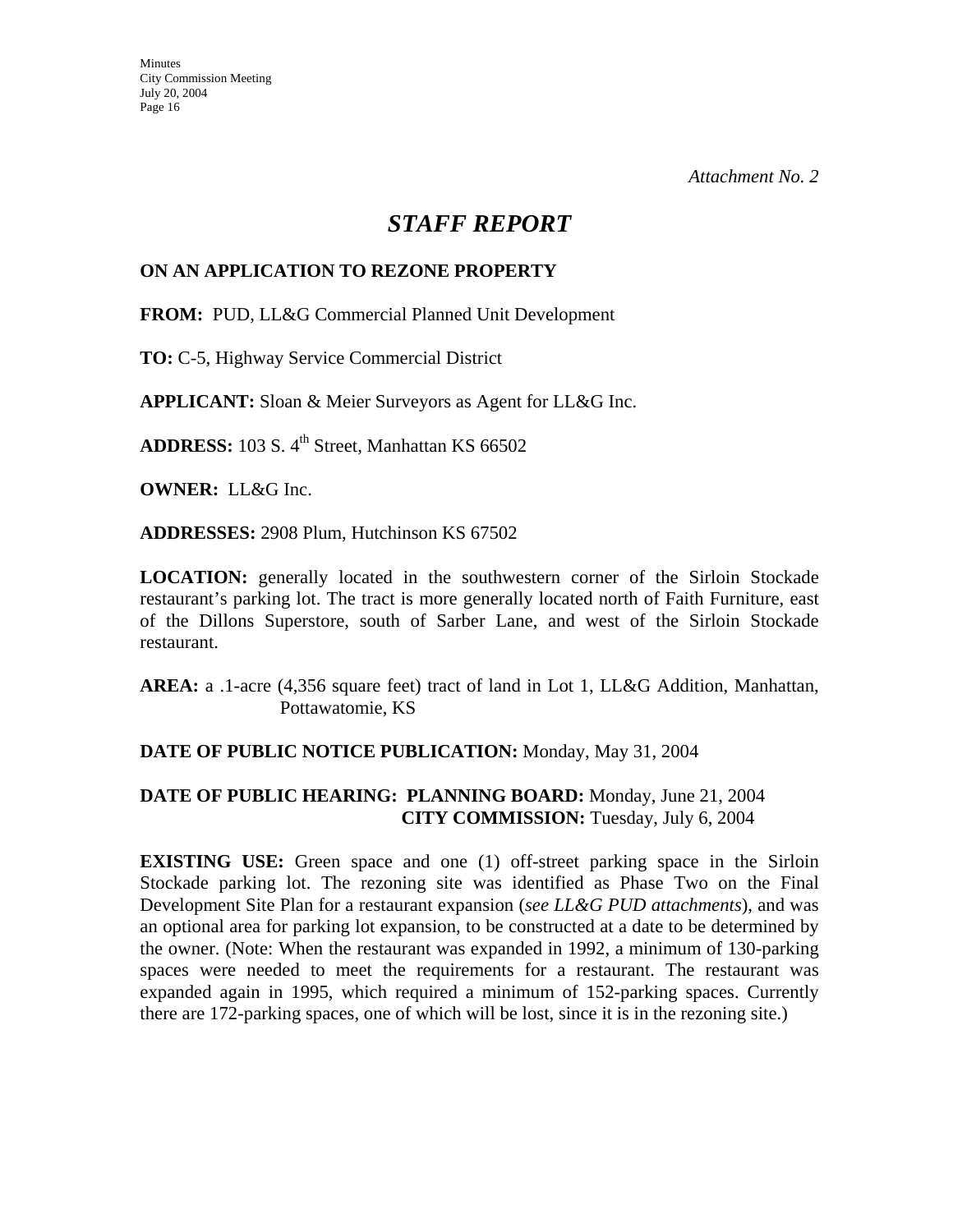**PHYSICAL AND ENVIRONMENTAL CHARACTERISTICS:** Grass and asphalt. The site is flat and in the 100 Year Flood Plain. The flood elevation is 1008 feet above sea level. The lowest enclosed floor of structures associated with new construction or substantial improvements must be elevated to 1009 feet.

# **SURROUNDING LAND USE AND ZONING:**

- **(1) NORTH:** Parking lot, restaurant, vacant retail-service commercial tract of land, Sarber Lane, and auto related repair and service businesses; C-5 District and PUD.
- **(2) SOUTH:** Furniture store and E. Poyntz Avenue (US 24) Frontage Road and US 24 Highway; C-5 District.
- **(3) EAST:** Restaurant, Sarber Lane, K-Mart; PUD.
- **(4) WEST:** Retail-service commercial tract of land and vacant building, parking lot, and grocery store; C-5 District**.**

**GENERAL NEIGHBORHOOD CHARACTER:** The neighborhood is characterized by retail commercial and service commercial uses such as furniture sales, grocery stores, restaurants, auto repair and large retail stores.

**SUITABILITY OF SITE FOR USES UNDER CURRENT ZONING:** The site could be used for expansion of the Sirloin Stockade parking lot, at the owner's discretion. The site remains suitable for its intended purpose. The optional parking was not necessary to meet the required parking ratio for the restaurant.

**COMPATIBILITY OF PROPOSED DISTRICT WITH NEARBY PROPERTIES AND EXTENT TO WHICH IT MAY HAVE DETRIMENTAL AFFECTS:** The surrounding properties are developed with retail-service commercial uses and are zoned C-5 District and commercial PUD. Minimal impact on adjacent properties is anticipated as a result of the rezoning.

**CONFORMANCE WITH COMPREHENSIVE PLAN:** The site is shown on the Southeast Planning Area Future Land Use Map (*attachment*) as CC, Community Commercial. The designation is intended to provide for a unified mix of retail and commercial services in a community center. Small single-use sites, such as the rezoning site, also fit within the designation. The site is for expansion of a permitted existing furniture business, which is zoned C-5 District. The rezoning conforms with the Comprehensive Plan.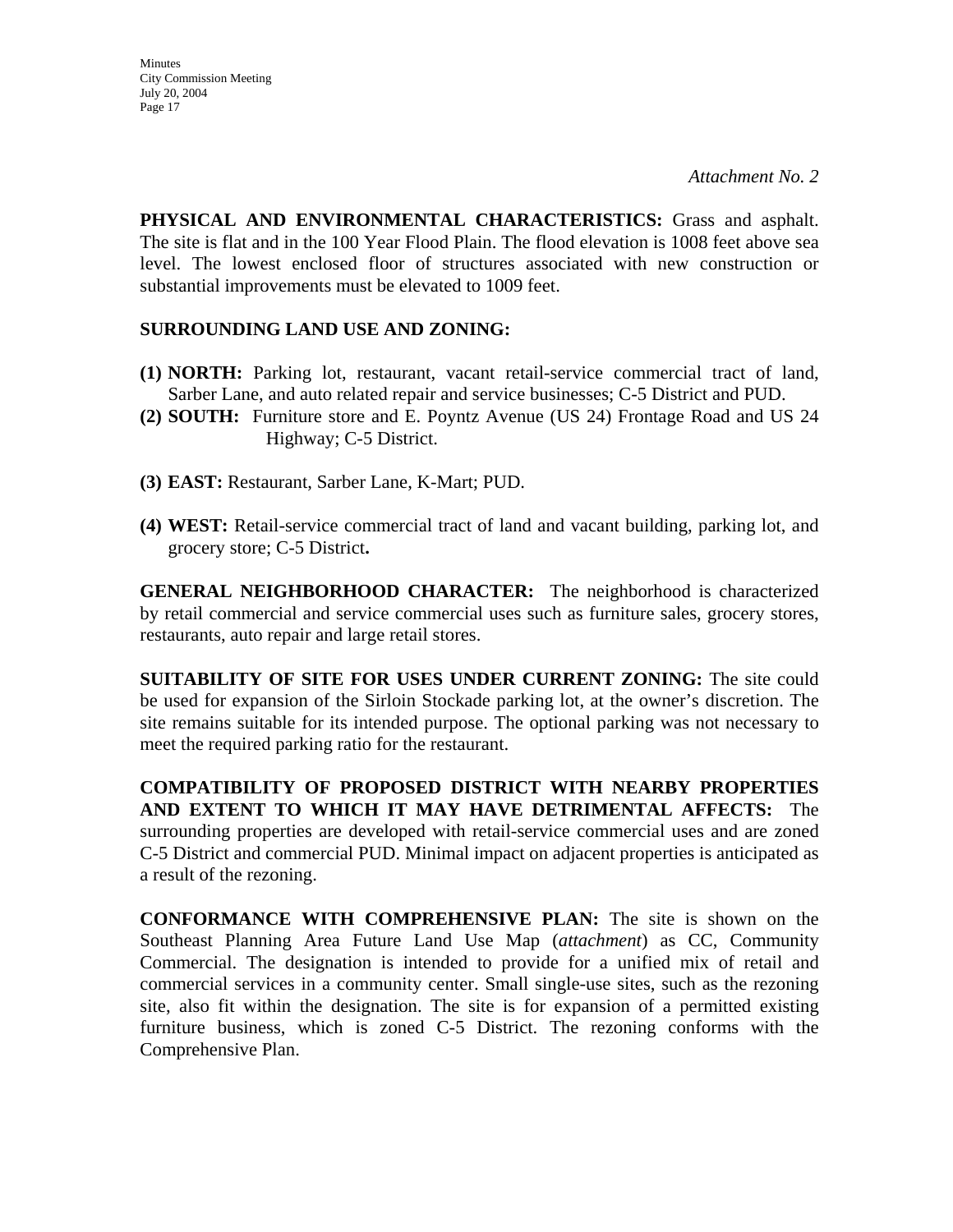**ZONING HISTORY AND LENGTH OF TIME VACANT AS ZONED:** The Sirloin Stockade restaurant was constructed in 1989/1990.

- 1969 Annexation / I-2, Industrial Park District
- 1970 I-2 District to C-5 District
- 1973 C-5 District to K-Mart PUD
- 1982 PUD to C-5 District
- 1989 C-5 District to LL&G PUD
- 1992 Amend LL&G PUD (building and parking lot expansion)
- 1995 Amend LL&G PUD (building expansion)

**CONSISTENCY WITH INTENT AND PURPOSE OF THE ZONING ORDINANCE:** The intent and purpose of the Zoning Regulations is to protect the public health, safety, and general welfare; regulate the use of land and buildings within zoning districts to assure compatibility; and to protect property values.

The C-5 District is designed to provide for businesses offering accommodations, supplies, or services to motorists, and for certain specialized activities, which require access to major streets and highways. The rezoning is intended to allow for expansion of the Faith Furniture Store to the south, which is in the C-5 District. Furniture stores are a permitted use in the C-5 District.

**RELATIVE GAIN TO THE PUBLIC HEALTH, SAFETY AND WELFARE THAT DENIAL OF THE REQUEST WOULD ACCOMPLISH, COMPARED WITH THE HARDSHIP IMPOSED UPON THE APPLICANT:** There does not appear to be any adverse impact on the public as a result of the proposed rezoning. The rezoning is surrounded by C-5 District and commercial PUD. It may a hardship on the applicant if the rezoning is denied.

**ADEQUACY OF PUBLIC FACILITIES AND SERVICES:** Adequate public facilities are available to serve the site.

### **OTHER APPLICABLE FACTORS:** None.

**STAFF COMMENTS:** A Replat (Final Plat) of the Faith Addition and the LL&G Addition, will be submitted, prior to expansion of the furniture store.

City Administration recommends approval of the proposed rezoning of a .1-acre tract of land in Lot 1, LL&G Addition, from PUD, LL&G Commercial Planned Unit Development, to C-5, Highway Service Commercial District.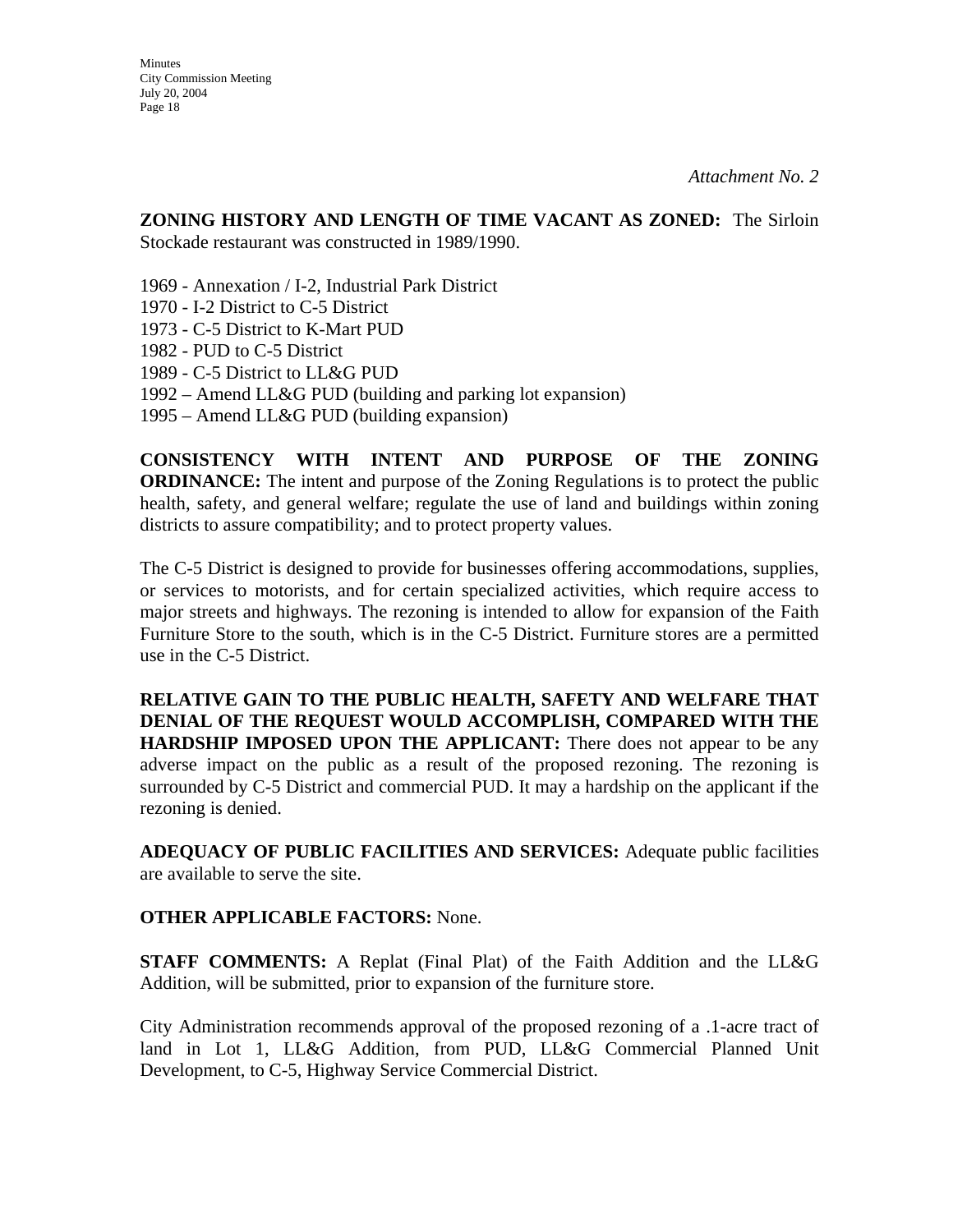# **ALTERNATIVES:**

- 1. Recommend approval of the proposed rezoning of .1-acre tract of land in Lot 1, LL&G Addition, from PUD, LL&G Commercial Planned Unit Development, to C-5, Highway Service Commercial District, stating the basis for such recommendation.
- 2. Recommend denial of the proposed rezoning, stating the specific reasons for denial.
- 3. Table the proposed rezoning to a specific date, for specifically stated reasons.

# **POSSIBLE MOTION:**

The Manhattan Urban Area Planning Board recommends approval of the proposed rezoning of a .1-acre tract of land in Lot 1, LL&G Addition, from PUD, LL&G Commercial Planned Unit Development, to C-5, Highway Service Commercial District, based on the findings in the Staff Report .

**PREPARED BY:** Steve Zilkie, AICP, Senior Planner

**DATE:** June 14, 2004

04010